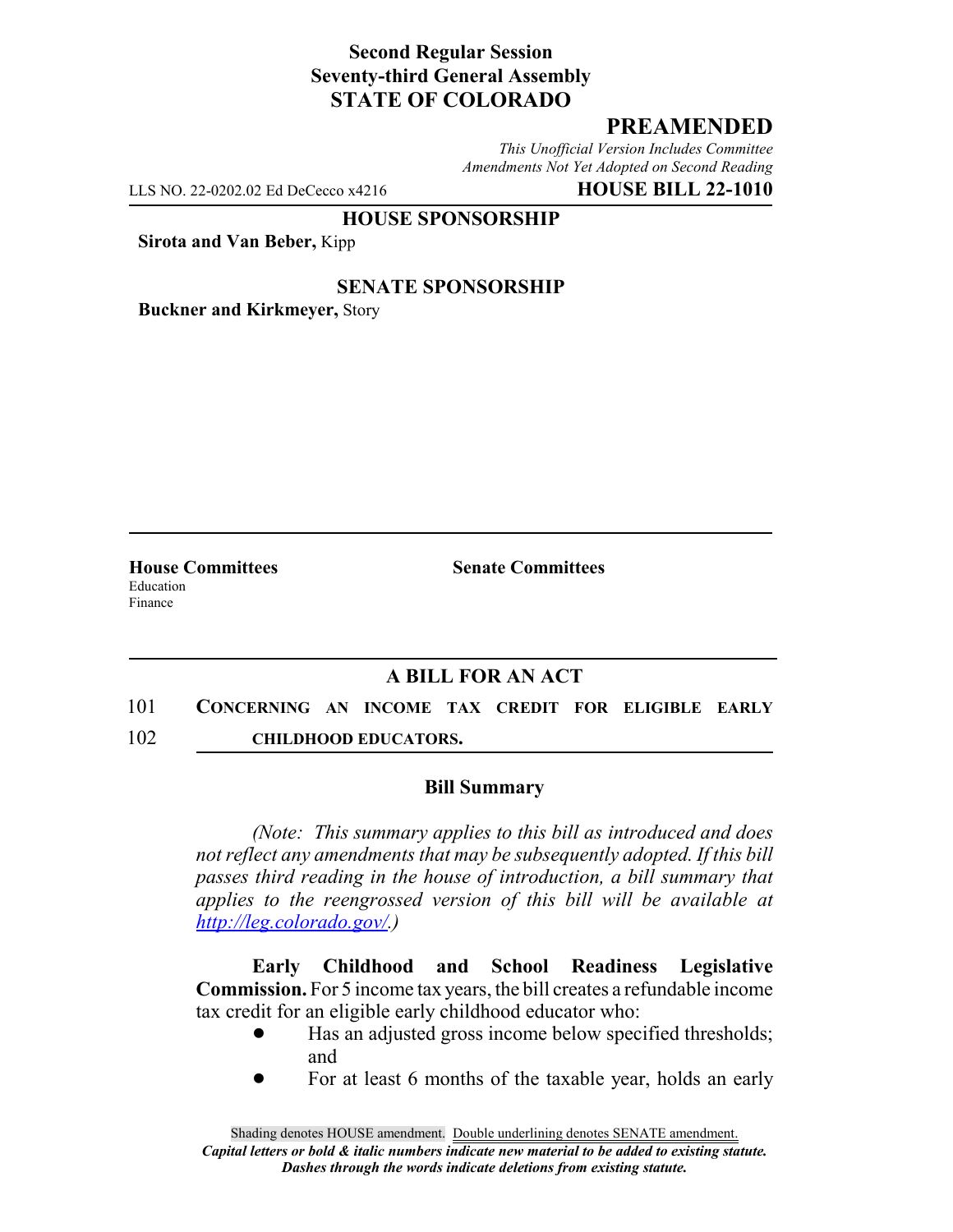childhood professional credential and is either the head of a family child care home or is employed with an eligible early childhood education program or a family child care home.

The bill specifies that an early childhood education program must have achieved at least a level 2 quality rating under the Colorado shines quality rating and improvement system and either have fiscal agreements with the Colorado child care assistance program or meet the federal early head start or head start standards for a program. The amount of the credit is dependent on the eligible early childhood educator's credentialing level and is annually adjusted for inflation.

The department of human services, or a successor department, is required to provide the department of revenue with an electronic report of each individual who held an early childhood professional credential during the previous calendar year for which the credit is allowed.

1 *Be it enacted by the General Assembly of the State of Colorado:*

2 **SECTION 1. Legislative declaration.** (1) The general assembly

3 hereby finds and declares that:

 (a) Demand for early childhood educators and directors is 5 expected to increase by nearly twenty-five percent over the next ten years, a rate that is even faster anticipated growth than for kindergarten through twelfth grade educators, and the growth rates for early childhood professionals are high everywhere, but are double in rural counties compared to urban counties and highest in frontier counties;

 (b) The early care and education sector is comprised almost exclusively of women, forty percent of whom are people of color, and failure to invest in this profession undermines the economic opportunity of early educators and their ability to support the education of the children in their classroom;

15 (c) These educators represent the most racially diverse sector of 16 the teaching workforce, compared to kindergarten through twelfth grade 17 and postsecondary education, but early educators are among the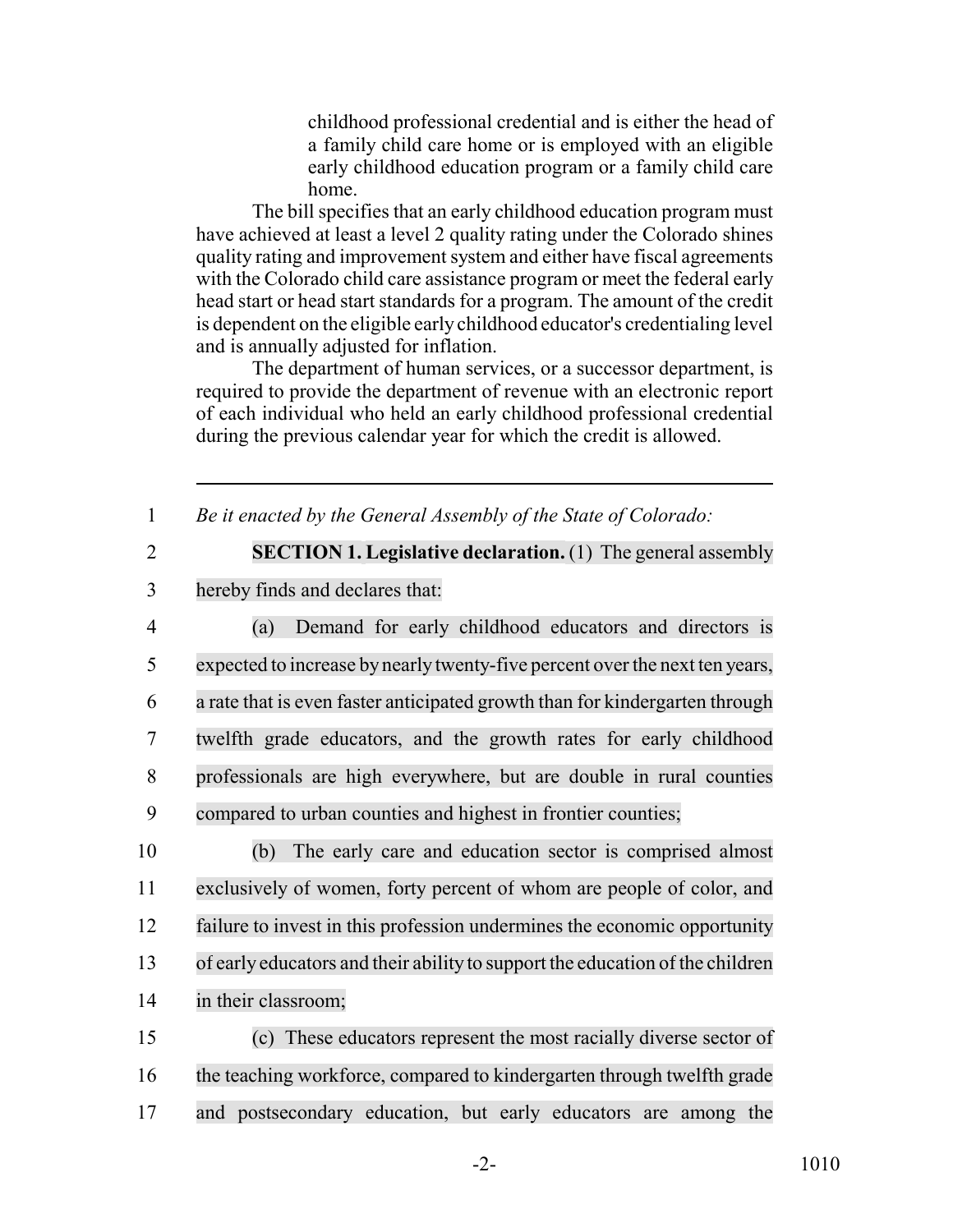lowest-paid professionals in every state, including Colorado;

 (d) On average, early childhood educators earn less than half of the salary of kindergarten teachers and over one-third report receiving subsidies from public assistance programs to make ends meet;

 (e) Low pay and instability in the early childhood sector contribute to high turnover rates with half of all early childhood education professionals changing jobs within three years;

 (f) The COVID-19 pandemic has exacerbated the challenges facing the recruitment, retention, and professional development of the early childhood workforce at a time when the need for accessto early care and education is acute for working families, and women in particular, to be able to enter the workforce; and

 (g) Investments in the early care and education workforce have a 14 significant return on investment with every dollar invested in the early care and education sector resulting in two dollars and twenty-seven cents in output in the state economy and every job created in the early care and education sector resulting in an additional nearly one and one-half new jobs in the state economy.

 (2) Now, therefore, the general assembly declares that supporting the early childhood workforce with a targeted tax credit can support stability in the industry and, in turn, support working families, child development, and economic growth.

 **SECTION 2.** In Colorado Revised Statutes, **add** 39-22-543 as follows:

 **39-22-543. Early childhood educator income tax credit - tax preference performance statement - legislative declaration - definitions - repeal.** (1) (a) THE GENERAL ASSEMBLY FINDS AND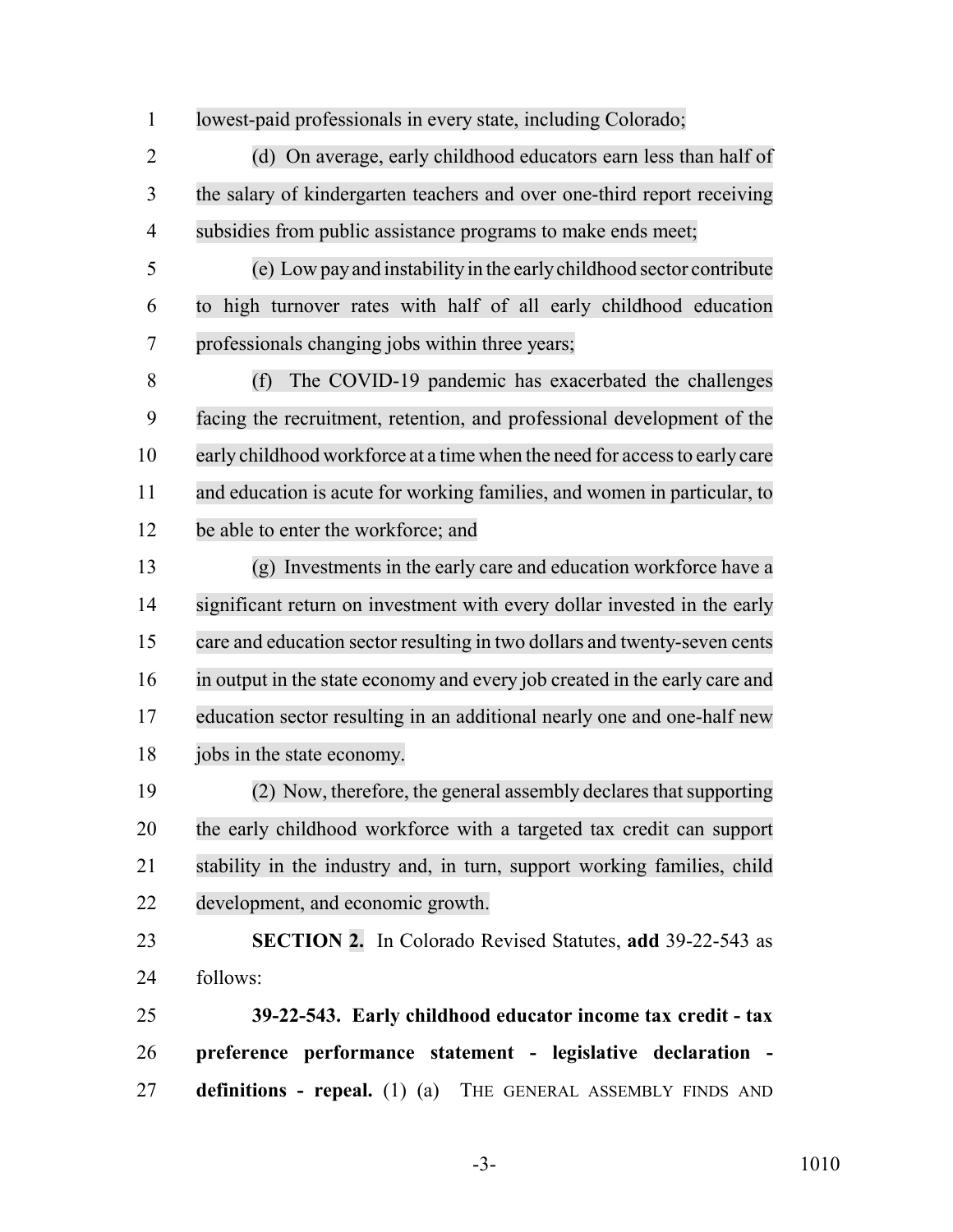DECLARES THAT:

 (I) THE BENEFITS OF QUALITY CHILD CARE AND EARLY CHILDHOOD EDUCATION ARE WELL DOCUMENTED AND A STRIKING CONNECTION EXISTS BETWEEN CHILDREN'S LEARNING EXPERIENCES WELL BEFORE KINDERGARTEN AND THEIR LATER SCHOOL SUCCESS;

 (II) SMALL BUSINESS OWNERS AND PARENTS WHO RELY ON CHILD CARE TO WORK WOULD ALSO EXPERIENCE LOWER TURNOVER IN CHILD CARE STAFF WHEN EARLY CHILDHOOD EDUCATORS EXPERIENCE BETTER ECONOMIC STABILITY; AND

 (III) WHEN EARLY CHILDHOOD EDUCATORS IMPROVE THE QUALITY OF THEIR EDUCATION BY RECEIVING EARLY CHILDHOOD PROFESSIONAL CREDENTIALS OR ATTAINING HIGHER CREDENTIAL LEVELS, IT IMPROVES 13 THE QUALITY OF CHILDREN'S EARLY LEARNING EXPERIENCES.

 (b) IN ACCORDANCE WITH SECTION 39-21-304(1), THE PURPOSE OF THIS TAX EXPENDITURE IS TO:

 (I) INDUCE CERTAIN DESIGNATED BEHAVIOR BY TAXPAYERS, WHICH IN THIS INSTANCE IS FOR EARLY CHILDHOOD EDUCATORS TO RECEIVE AN EARLY CHILDHOOD PROFESSIONAL CREDENTIAL OR TO ATTAIN HIGHER CREDENTIAL LEVELS; AND

**(II) PROVIDE TAX RELIEF FOR EARLY CHILDHOOD EDUCATORS.** 

21 (c) THE GENERAL ASSEMBLY AND THE STATE AUDITOR SHALL MEASURE THE EFFECTIVENESS OF THE CREDIT IN ACHIEVING THE PURPOSE 23 SPECIFIED IN SUBSECTION  $(1)(b)(I)$  of this section based on a COMPARISON OF THE NUMBER OF EARLY CHILDHOOD PROFESSIONAL CREDENTIALS AT THE VARIOUS LEVELS BEFORE AND WITH THE CREDIT.

26 (d) THE GENERAL ASSEMBLY AND THE STATE AUDITOR SHALL MEASURE THE EFFECTIVENESS OF THE CREDIT IN ACHIEVING THE PURPOSE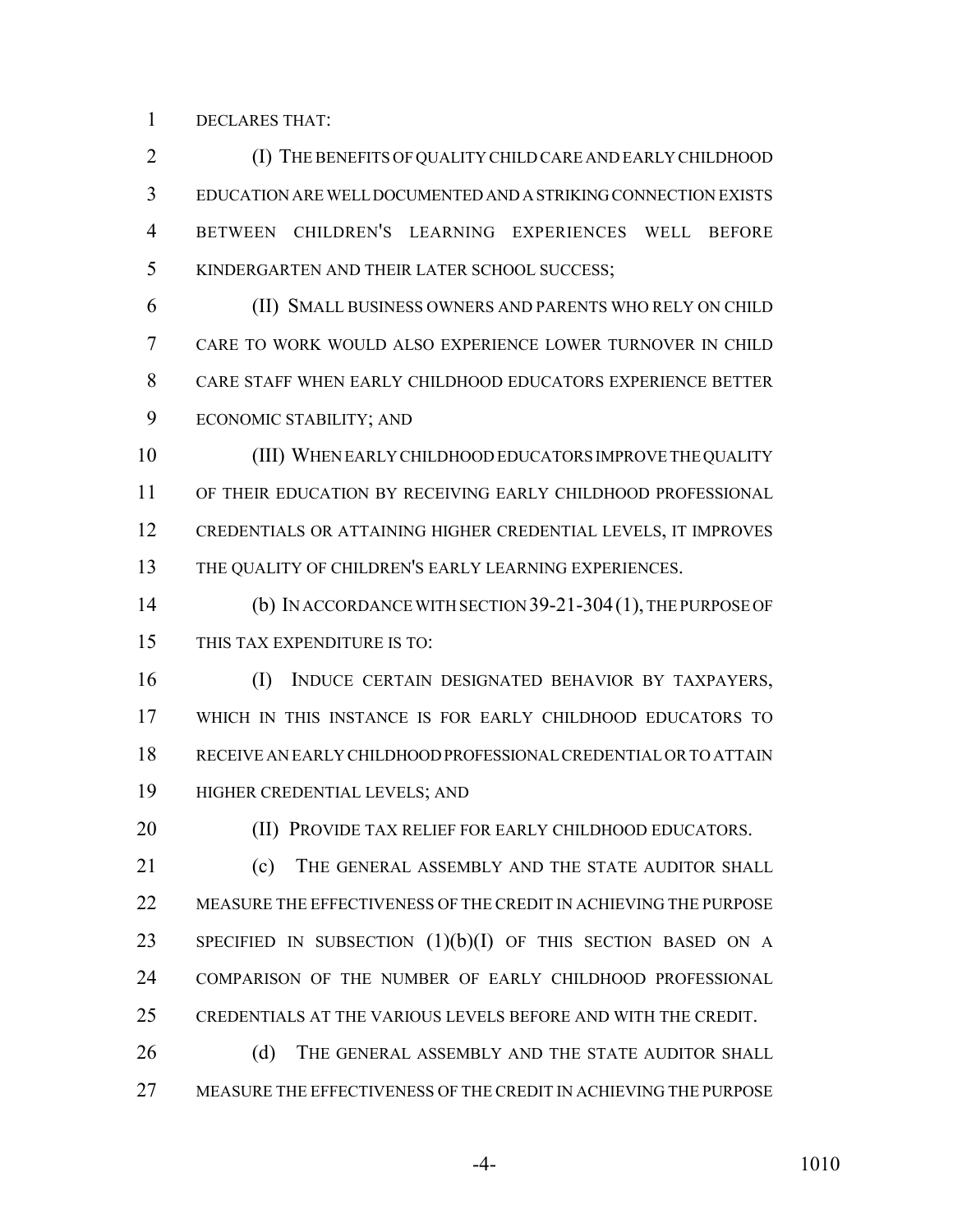1 SPECIFIED IN SUBSECTION  $(1)(b)(II)$  of this section based on the 2 NUMBER OF CREDITS THAT ARE CLAIMED.

 (2) AS USED IN THIS SECTION, UNLESS THE CONTEXT OTHERWISE REQUIRES:

(a) "DEPARTMENT" MEANS THE DEPARTMENT OF REVENUE.

 (b) "EARLY CHILDHOOD PROFESSIONAL CREDENTIAL" MEANS THE EARLY CHILDHOOD PROFESSIONAL CREDENTIALS ISSUED BY THE DEPARTMENT OF EDUCATION, OR A SUCCESSOR DEPARTMENT, AND DESIGNATED AS EARLY CHILDHOOD PROFESSIONAL I, EARLY CHILDHOOD PROFESSIONAL II, EARLY CHILDHOOD PROFESSIONAL III, EARLY CHILDHOOD PROFESSIONAL IV, EARLY CHILDHOOD PROFESSIONAL V, AND EARLY CHILDHOOD PROFESSIONAL VI.

 (c) "ELIGIBLE EARLY CHILDHOOD EDUCATOR" MEANS AN INDIVIDUAL WHO:

 (I) HAS A FEDERAL ADJUSTED GROSS INCOME LESS THAN OR EQUAL TO SEVENTY-FIVE THOUSAND DOLLARS FOR AN INDIVIDUAL FILING A SINGLE RETURN, OR HAS A FEDERAL ADJUSTED GROSS INCOME LESS THAN OR EQUAL TO ONE HUNDRED FIFTY THOUSAND DOLLARS FOR AN INDIVIDUAL FILING A JOINT RETURN; AND

**(II) FOR AT LEAST SIX MONTHS OF THE INCOME TAX YEAR FOR** WHICH THE CREDIT IS CLAIMED:

 (A) HOLDS AN EARLY CHILDHOOD PROFESSIONAL CREDENTIAL FOR AT LEAST SIX MONTHS OF THE INCOME TAX YEAR FOR WHICH THE CREDIT IS CLAIMED; AND

 (B) IS EITHER THE LICENSEE OF AN ELIGIBLE PROGRAM OR EMPLOYED BY AN ELIGIBLE PROGRAM.

(d) "ELIGIBLE PROGRAM" MEANS EITHER AN EARLY CHILDHOOD

-5- 1010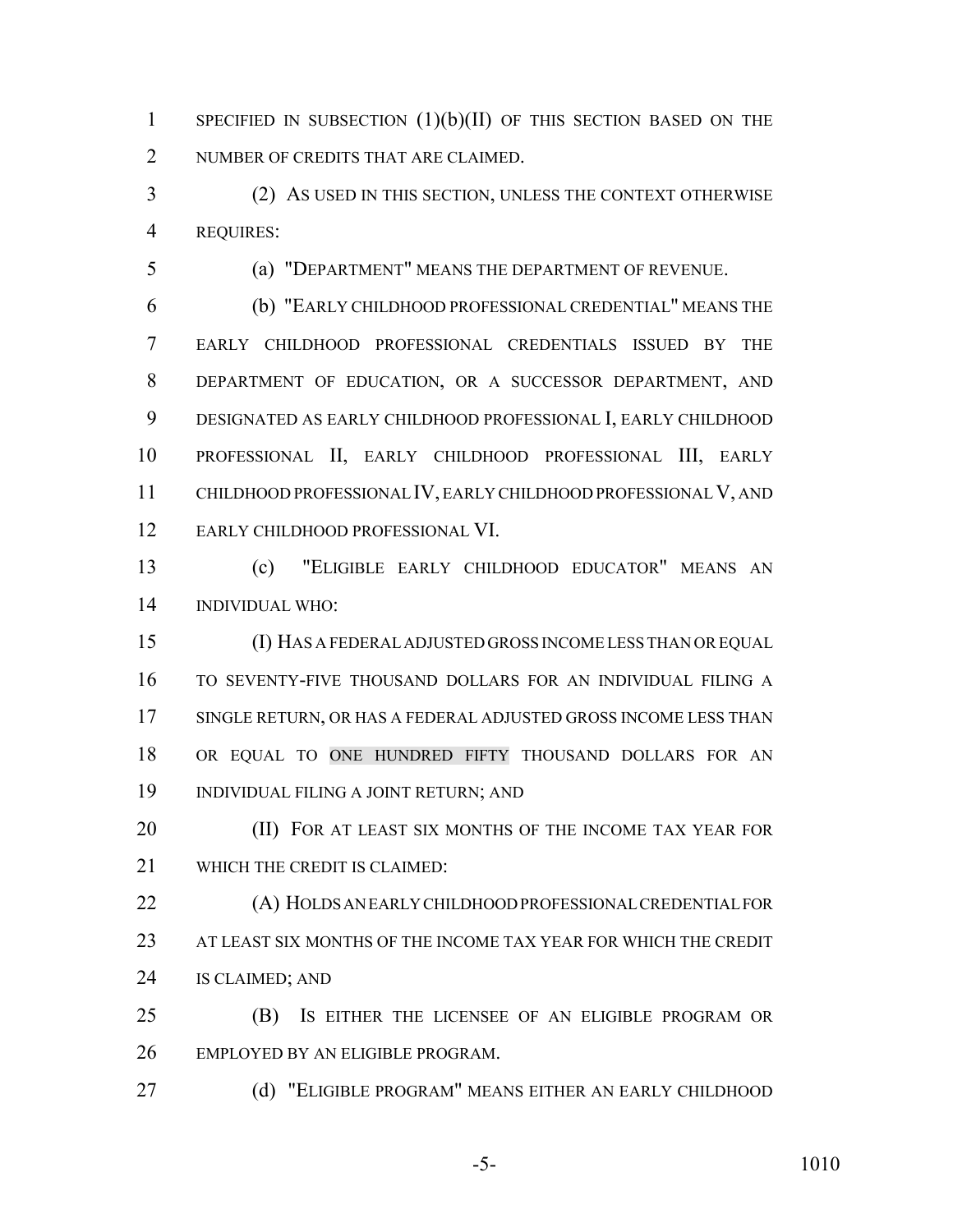EDUCATION PROGRAM AS DEFINED IN SECTION 26-6.5-101.5 (6.5), OR A 2 LICENSED FAMILY CHILD CARE HOME. AN ELIGIBLE PROGRAM MUST HAVE HELD AT LEAST A LEVEL ONE QUALITY RATING PURSUANT TO THE COLORADO SHINES QUALITY RATING AND IMPROVEMENT SYSTEM ESTABLISHED IN SECTION 26-6.5-106 FOR THE INCOME TAX YEAR FOR WHICH THE CREDIT IS CLAIMED.

 (e) "FAMILY CHILD CARE HOME" HAS THE SAME MEANING AS SET FORTH IN SECTION 26-6-102 (13).

 (f) "INFLATION" MEANS THE ANNUAL PERCENTAGE CHANGE IN THE UNITED STATES DEPARTMENT OF LABOR'S BUREAU OF LABOR STATISTICS CONSUMER PRICE INDEX FOR DENVER-AURORA-LAKEWOOD FOR ALL 12 ITEMS PAID BY ALL URBAN CONSUMERS, OR ITS APPLICABLE SUCCESSOR INDEX.

 (3) (a) FOR INCOME TAX YEARS COMMENCING ON OR AFTER JANUARY 1, 2022, BUT BEFORE JANUARY 1, 2027, AN ELIGIBLE EARLY CHILDHOOD EDUCATOR IS ALLOWED A CREDIT AGAINST THE TAX IMPOSED 17 BY THIS ARTICLE 22 IN AN AMOUNT AS SET FORTH IN SUBSECTION (3)(b) OF THIS SECTION.

 (b) (I) EXCEPT AS PROVIDED IN SUBSECTION (3)(b)(II) OF THIS SECTION, THE AMOUNT OF THE CREDIT EQUALS, FOR:

 (A) SEVEN HUNDRED FIFTY DOLLARS FOR AN EARLY CHILDHOOD 22 PROFESSIONAL I;

 (B) ONE THOUSAND DOLLARS FOR AN EARLY CHILDHOOD PROFESSIONAL II; AND

 (C) ONE THOUSAND FIVE HUNDRED DOLLARS FOR AN EARLY CHILDHOOD PROFESSIONAL III, EARLY CHILDHOOD PROFESSIONAL IV, EARLY CHILDHOOD PROFESSIONAL V, OR EARLY CHILDHOOD

-6- 1010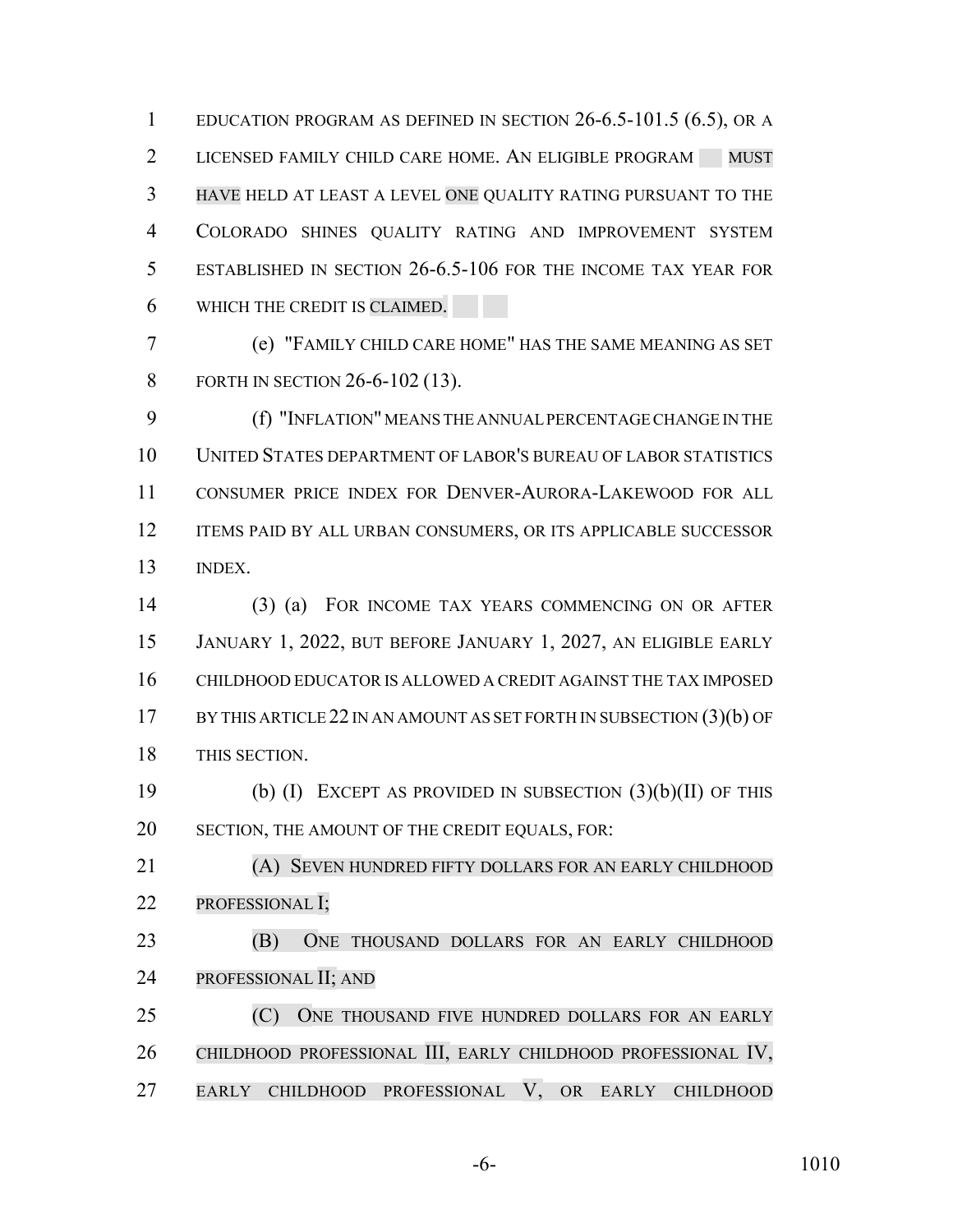#### PROFESSIONAL VI.

**(II)** FOR THE INCOME TAX YEARS COMMENCING ON OR AFTER JANUARY 1,2023, THE DEPARTMENT SHALL ADJUST THE CREDIT AMOUNTS 4 SET FORTH IN SUBSECTION (3)(b)(I) OF THIS SECTION TO REFLECT INFLATION FOR EACH INCOME TAX YEAR IN WHICH THE CREDIT DESCRIBED IN THIS SECTION IS ALLOWED.

 (c) EACH ELIGIBLE EARLY CHILDHOOD EDUCATOR IS ONLY ALLOWED ONE CREDIT PER INCOME TAX YEAR, EVEN IF THE ELIGIBLE EARLY CHILDHOOD EDUCATOR EARNS A HIGHER LEVEL EARLY CHILDHOOD PROFESSIONAL CREDENTIAL IN THE SAME YEAR. IN SUCH CASE, THE ELIGIBLE EARLY CHILDHOOD EDUCATOR'S CREDIT IS BASED ON THE HIGHEST EARLY CHILDHOOD PROFESSIONAL CREDENTIAL ATTAINED 13 DURING THE INCOME TAX YEAR.

14 (4) THE AMOUNT OF THE CREDIT UNDER THIS SECTION THAT EXCEEDS THE ELIGIBLE EARLY CHILDHOOD EDUCATOR'S INCOME TAXES DUE IS REFUNDED TO THE ELIGIBLE EARLY CHILDHOOD EDUCATOR.

 (5) NO LATER THAN JANUARY 1, 2023, AND EACH JANUARY 1 THEREAFTER THROUGH JANUARY 1, 2027, THE DEPARTMENT OF HUMAN SERVICES, OR A SUCCESSOR DEPARTMENT, SHALL PROVIDE THE DEPARTMENT OF REVENUE WITH AN ELECTRONIC REPORT OF EACH INDIVIDUAL WHO HELD AN EARLY CHILDHOOD PROFESSIONAL CREDENTIAL DURING THE PREVIOUS CALENDAR YEAR FOR WHICH THE CREDIT IS ALLOWED. THE DEPARTMENT SHALL INCLUDE THE FOLLOWING INFORMATION IN THE REPORT, IF AVAILABLE:

 (a) THE NAME OF THE INDIVIDUAL WHO HOLDS THE EARLY 26 CHILDHOOD PROFESSIONAL CREDENTIAL;

(b) THE INDIVIDUAL'S SOCIAL SECURITY NUMBER OR TAX

-7- 1010